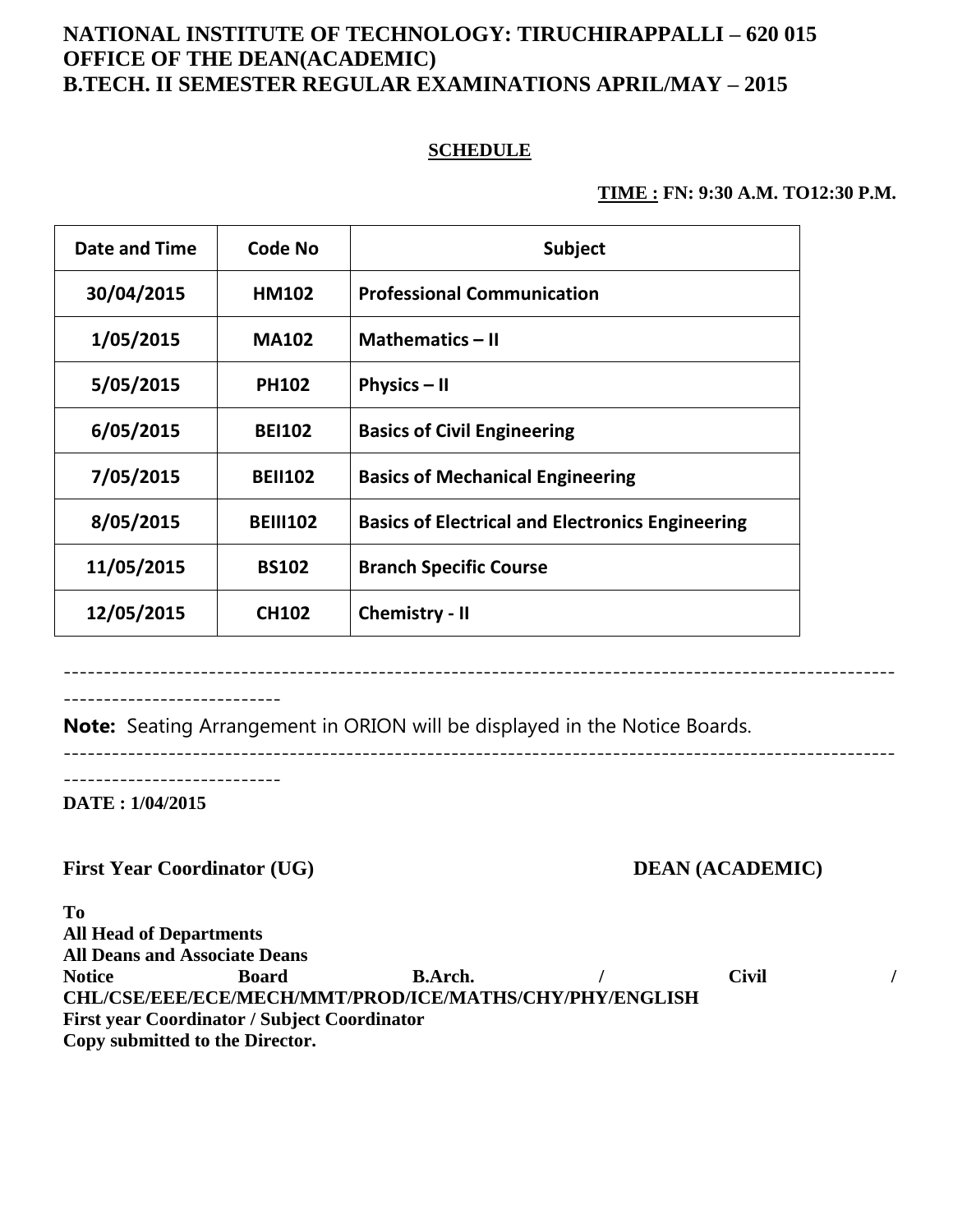#### **NATIONAL INSTITUTE OF TECHNOLOGY: TIRUCHIRAPPALLI – 620 015 OFFICE OF THE DEAN (ACADEMIC) B.TECH. DEGREE COURSE IV SEMESTER REGULAR EXAMINATIONS – APRIL / MAY 2015 SCHEDULE**

### **TIME: 2:00 P.M. TO 5:00 P.M.**

| Date & Time      | Code No.       | <b>Subject</b>                                                                       |
|------------------|----------------|--------------------------------------------------------------------------------------|
| Slot - A         | CL202          | ADVANCED PROGRAMMING LANGUAGE - C++(CHL)                                             |
|                  | <b>CE210</b>   | TRANSPORTATION ENGINEERING - I(CIVIL) (along with VI SEMESTER) (9:30 AM TO 12:30 PM) |
| $30 - 04 - 2015$ | MA204          | INTRODUCTION TO PROBABILITY THEORY(CSE)                                              |
|                  | <b>EC202</b>   | DIGITAL SIGNAL PROCESSING(ECE)                                                       |
|                  | EE202          | AC MACHINES(EEE)                                                                     |
|                  | IC206          | ANALOG ELECTRONIC CIRCUITS(ICE)                                                      |
|                  | <b>ME204</b>   | MECHANICS OF MACHINES - I(MECH)                                                      |
|                  | MA202<br>MA208 | NUMERICAL TECHNIQUES(MME)<br>PROBABILITY AND STATISTICS(PRO)                         |
| $Slot - B$       | MA202          | NUMERICAL TECHNIQUES(CHL)                                                            |
|                  | <b>CE208</b>   | ENVIRONMENTAL ENGINEERING-II(CIVIL)                                                  |
| $1 - 05 - 2015$  | CS212          | <b>COMBINATORICS AND GRAPH THEORY(CSE)</b>                                           |
|                  | EC204          | TRANSMISSION LINES AND WAVE GUIDES(ECE)                                              |
|                  | MA202          | NUMERICAL METHODS(EEE)                                                               |
|                  | <b>IC202</b>   | SIGNALS AND SYSTEMS(ICE)                                                             |
|                  | MA208          | FOURIER SERIES AND PARTIAL DIFFERENTIAL EQUATIONS (MECH)                             |
|                  | EE220          | ELECTRICAL TECHNOLOGY(MME)                                                           |
|                  | PR204          | KINEMATICS AND DYNAMICS OF MACHINES(PRO)                                             |
| $Slot - C$       | <b>CL206</b>   | CHEMICAL ENGINEERING THERMODYNAMICS(CHL)                                             |
|                  | CE204          | APPLIED HYDRAULIC ENGINEERING(CIVIL)                                                 |
| $5 - 05 - 2015$  | <b>CS208</b>   | AUTOMATA AND FORMAL LANGUAGES(CSE)                                                   |
|                  | MA206          | PROBABILITY THEORY AND RANDOM PROCESSES(ECE)                                         |
|                  | <b>EE204</b>   | TRANSMISSION AND DISTRIBUTION OF ELECTRICAL ENERGY(EEE)                              |
|                  | <b>IC208</b>   | MICROPROCESSORS AND MICROCONTROLLERS(ICE)                                            |
|                  | <b>ME206</b>   | FLUID MECHANICS(MECH)                                                                |
|                  | IC216          | INSTRUMENTATION AND CONTROL(MME)                                                     |
|                  | PR206          | METROLOGY(PRO)                                                                       |
| $Slot - D$       | <b>CL208</b>   | PARTICULATE SCIENCE AND TECHNOLOGY(CHL)                                              |
|                  | CE206          | <b>GEOTECHNICAL ENGINEERING - I(CIVIL)</b>                                           |
| $6 - 05 - 2015$  | CS210          | INTRODUCTION TO ALGORITHMS(CSE)                                                      |
|                  | EC206          | ELECTRONIC CIRCUITS(ECE)                                                             |
|                  | <b>EE206</b>   | NETWORKS AND LINEAR SYSTEMS(EEE)                                                     |
|                  | MA202          | NUMERICAL METHODS(ICE)                                                               |
|                  | ME202          | THERMAL ENGINEERING(MECH)                                                            |
|                  | MT208          | TRANSPORT PHENOMENA(MME)                                                             |
|                  | PR208          | WELDING TECHNOLOGY(PRO)                                                              |
| $Slot - E$       | CL210          | ENVIRONMENTAL ENGINEERING(CHL)                                                       |
|                  | CE202          | MECHANICS OF SOLIDS(CIVIL)                                                           |
| 7-05-2015        | CS202          | OPERATING SYSTEMS(CSE)                                                               |
|                  | IC218          | <b>CONTROL SYSTEMS(ECE)</b>                                                          |
|                  | EE208          | MEASUREMENTS AND INSTRUMENTATION(EEE)                                                |
|                  | IC210          | ELECTRICAL AND ELECTRONICS MEASUREMENTS(ICE)                                         |
|                  | MT252          | ENGINEERING METALLURGY(MECH)                                                         |
|                  | MT210          | PHASE TRANSFORMATION AND HEAT TREATMENT(MME)                                         |
|                  | PR210          | FORMING TECHNOLOGY(PRO)                                                              |
| $Slot - F$       | <b>CL204</b>   | PHYSICAL CHEMISTRY(CHL)                                                              |
|                  | MA204          | NUMERICAL TECHNIQUES(CIVIL)                                                          |
| $8 - 05 - 2015$  | CS206          | <b>COMPUTER NETWORKS(CSE)</b>                                                        |
|                  | EC208          | MICROPROCESSORS AND MICRO CONTROLLERS(ECE)                                           |
|                  | EE210          | <b>ANALOG ELECTRONIC CIRCUITS(EEE)</b>                                               |
|                  | IC204          | INDUSTRIAL INSTRUMENTATION -I(ICE)                                                   |
|                  | <b>PR222</b>   | PRODUCTION TECHNOLOGY - II(MECH)                                                     |
|                  | ME292          | MECHANICAL TECHNOLOGY(MME)                                                           |
|                  | EE244          | ELECTRICAL AND CONTROL SYSTEMS(PRO)                                                  |

#### *DATE : 1-4-2015*

**Note:** Seating Arrangement in ORION will be displayed in our website.

*cc: All Deans /All Heads of the Departments* **Associate Dean (Academic-UG)** 

All Notice Boards of Institute & Hostels cc: Assistant Engineer, Electrical/EMD with a request to provide power supply during power cut times. Copy submitted to the Director.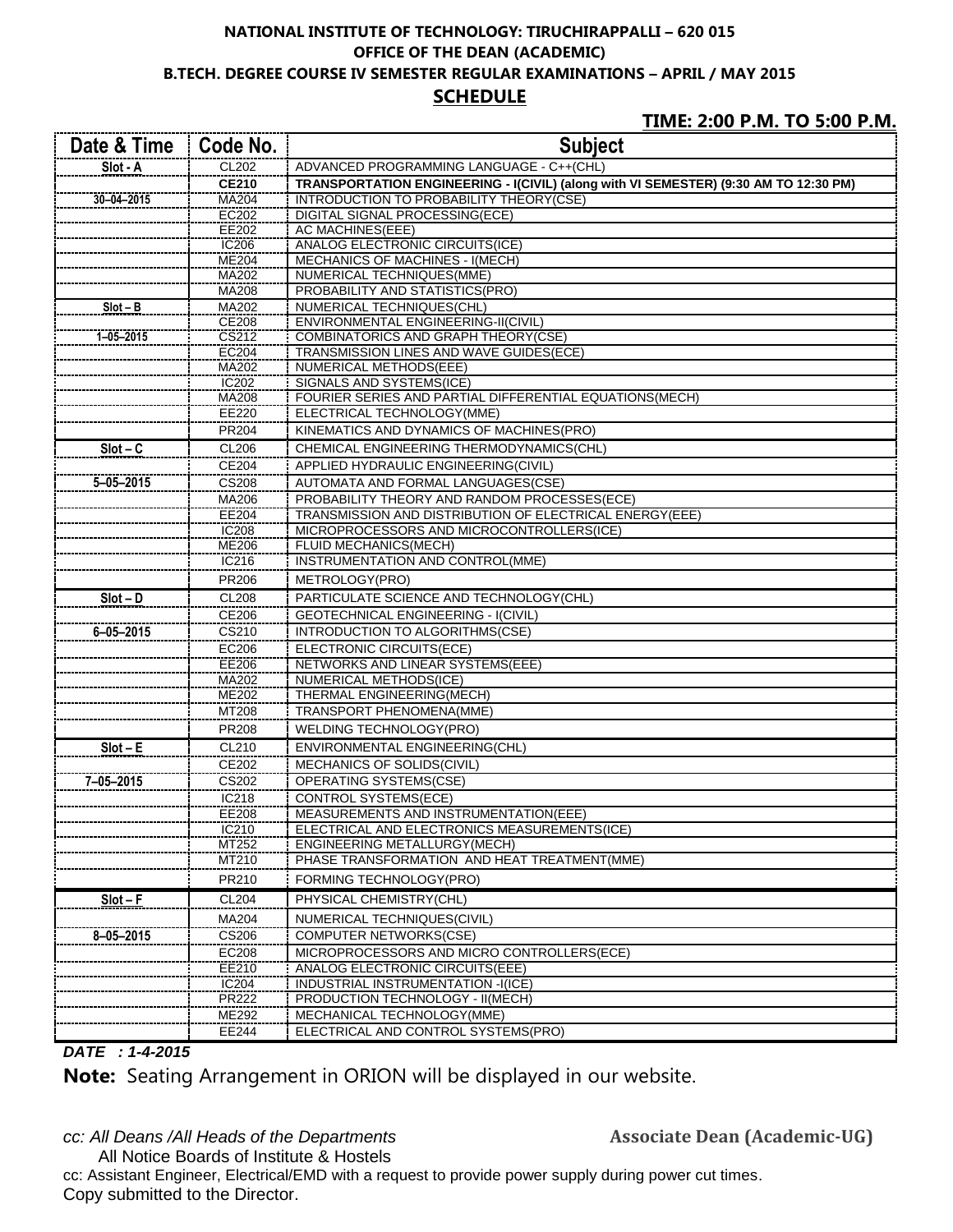## **NATIONAL INSTITUTE OF TECHNOLOGY: TIRUCHIRAPPALLI – 620 015 OFFICE OF THE DEAN (ACADEMIC) B.TECH. DEGREE COURSE VI SEMESTER REGULAR EXAMINATIONS – APRIL / MAY 2015 SCHEDULE**

**Time : 9:30 am to 12:30 pm**

| Date & Time      | Code No.     | <b>Subject</b>                                      |
|------------------|--------------|-----------------------------------------------------|
| 27-04-2015       | CL304        | CHEMICAL REACTION ENGINEERING - II(CHL)             |
|                  | CE304        | TRANSPORTATION ENGINEERING - I(CIVIL)               |
|                  | HM302        | CORPORATE COMMUNICATION(CSE)                        |
|                  | EE302        | <b>POWER ELECTRONICS(EEE)</b>                       |
|                  | ME308        | <b>COMPUTER AIDED DESIGN AND DRAFTING(MECH)</b>     |
|                  | MT304        | <b>NON FERROUS EXTRACTION(MME)</b>                  |
|                  | PR302        | <b>RESOURCE MANAGEMENT TECHNIQUES(PRO)</b>          |
|                  | IC302        | MODERN CONTROL THEORY/ICE                           |
|                  | EC352        | NETWORKS AND PROTOCOLS/ECE                          |
|                  | CS356        | DATA STRUCTURES AND ALGORITHMS/ECE                  |
| $30 - 04 - 2015$ | HM302        | HUMAN PSYCHOLOGY AND ORGANIZATIONAL BEHAVIOR/CHL    |
|                  | CE302        | STRUCTURAL ANALYSIS -II/CIVIL                       |
|                  | <b>CS304</b> | OPERATING SYSTEMS/CSE                               |
|                  | EC306        | MICROWAVE COMPONENTS AND CIRCUITS/ECE               |
|                  | EE308        | <b>VLSI/EEE</b>                                     |
|                  | ME304        | AUTOMOBILE ENGINEERING/MECH                         |
|                  | MT306        | PARTICULATE PROCESSING/MME                          |
|                  | PR304        | COMPUTER GRAPHICS AND CAD/PRO                       |
|                  | IC304        | PROCESS CONTROL/ICE                                 |
| $1 - 05 - 2015$  | <b>CL308</b> | PROCESS DYNAMICS AND CONTROL/CHL                    |
|                  | CE306        | CONCRETE STRUCTURES - II/DRAWING/CIVIL              |
|                  | <b>CS308</b> | ARTIFICIAL INTELLIGENCE AND EXPERT SYSTEMS/CSE      |
|                  | EC310        | <b>EMBEDDED SYSTEMS/ECE</b>                         |
|                  | EE306        | MICROPROCESSOR AND MICROCONTROLLERS/EEE             |
|                  | ME306        | DESIGN OF MECHANICAL DRIVES/MECH                    |
|                  | MT308        | NON-FERROUS PHYSICAL METALLURGY/MME                 |
|                  | PR306        | DESIGN FOR MANUFACTURE AND ASSEMBLY/PRO             |
|                  | IC320        | <b>COMPUTER NETWORKS/ICE</b>                        |
| $5 - 05 - 2015$  | <b>CL306</b> | EQUILIBRIUM STAGED OPERATIONS/CHL                   |
|                  | CE308        | STEEL STRUCTURES - II/CIVIL                         |
|                  | CS302        | <b>INFORMATION SECURITY/CSE</b>                     |
|                  | EC304        | MOBILE COMMUNICATION/ECE                            |
|                  | EE304        | MEASUREMENT AND INSTRUMENTATION/EEE                 |
|                  | <b>IC306</b> | PRODUCT DESIGN AND DEVELOPMENT/ICE                  |
|                  | ME302        | <b>TURBO MACHINES/MECH</b>                          |
|                  | MT310        | METAL FORMING TECHNOLOGY/MME                        |
|                  | PR308        | RELIABILITY, MAINTENANCE AND SAFETY ENGINEERING/PRO |
| $6 - 05 - 2015$  | CL302        | PROCESS EQUIPMENT DESIGN AND DRAWING/CHL            |
|                  | CE310        | WATER RESOURCES ENGINEERING/CIVIL                   |
|                  | CS306        | DATABASE MANAGEMENT AND SYSTEMS/CSE                 |
|                  | EC302        | DIGITAL COMMUNICATION/ECE                           |
|                  | EE310        | OPERATING SYSTEMS/EEE                               |
|                  | <b>IC308</b> | MEMS AND NANOTECHNOLOGY(ICE)                        |
|                  | ME310        | REFRIGERATION AND AIR-CONDITIONING/MECH             |
|                  | MT312        | FATIQUE, CREEP AND FRACTURE MECHANICS/MME           |
|                  | PR310        | CNC MACHINES/PRO                                    |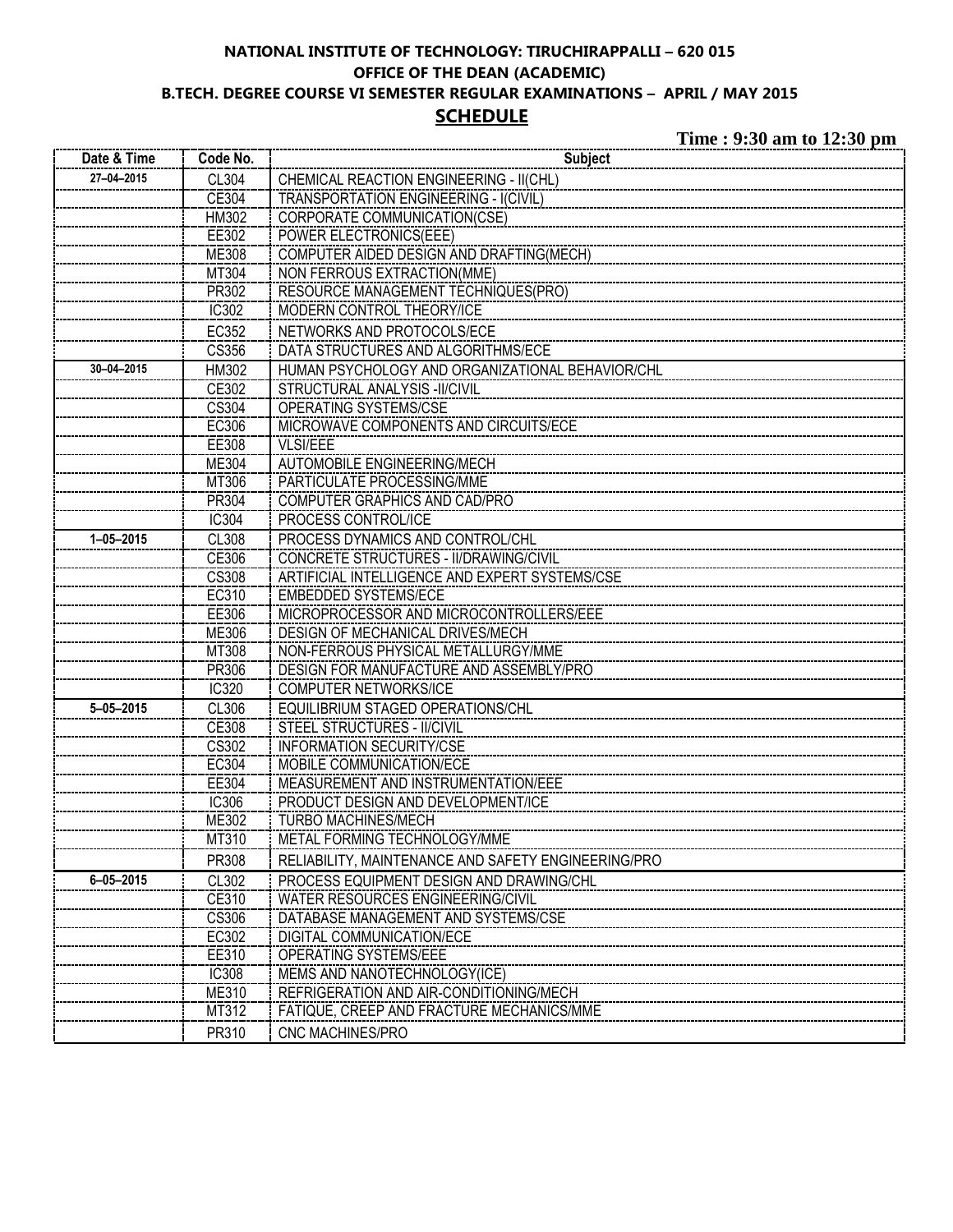| $7 - 05 - 2015$ | CL314 | PETROLEUM AND PETROCHEMICAL ENGINEERING/CHL                                    |
|-----------------|-------|--------------------------------------------------------------------------------|
|                 | CE462 | ADVANCED SURVEYING TECHNIQUES/CIVIL                                            |
|                 | CE459 | MODELS FOR AIR AND WATER QUALITY/CIVIL                                         |
|                 | CE453 | <b>REMOTE SENSING AND GIS/CIVIL</b>                                            |
|                 | CS359 | HIGH SPEED NETWORKS/CSE                                                        |
|                 | CS352 | DESIGN AND ANALYSIS OF PARALLEL ALGORITHMS/CSE                                 |
|                 | MF352 | ADVANCED IC ENGINES/MECH                                                       |
|                 | ME351 | FINITE ELEMENT METHODS/MECH                                                    |
|                 | MT356 | SPECIAL CASTING TECHNIQUES/MME (VI Semester & VIII Semester)                   |
|                 | PR354 | MEMS AND NANO TECHNOLOGY/PRO                                                   |
|                 | PR356 | DESIGN AND ANALYSIS OF EXPERIMENTS/PRO)                                        |
|                 | EC308 | <b>VLSI SYSTEMS/ECE</b>                                                        |
|                 | EC308 | <b>VLSI SYSTEMS/ICE</b>                                                        |
|                 | IC362 | <b>POWER ELECTRONICS/ICE</b>                                                   |
|                 | IC366 | NEURAL NETWORKS, FUZZY LOGIC AND CONTROL/ICE                                   |
|                 | CL316 | NUCLEAR ENGINEERING/CHL                                                        |
|                 | FF354 | <b>COMPUTER ARCHITECTURE/EEE</b>                                               |
|                 | EE352 | <b>MODERN CONTROL SYSTEMS/EEE (VI Semester &amp; VIII Semester)</b>            |
|                 | MT354 | <b>DESIGN AND SELECTION OF MATERIALS/MME (VI Semester &amp; VIII Semester)</b> |

*DATE : 1-4-2015 Note: Seating Arrangement in ORION will be displayed in our website.*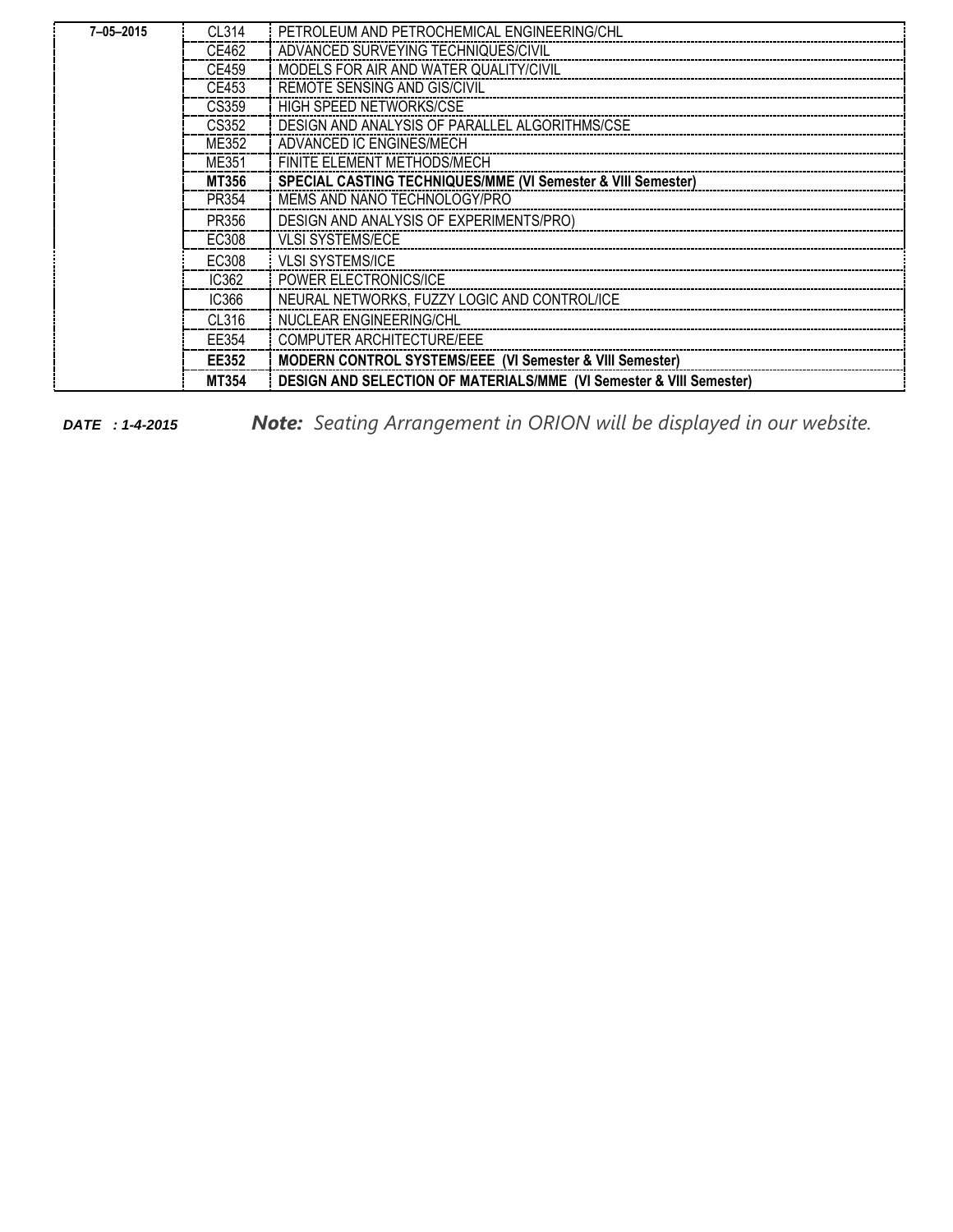# **NATIONAL INSTITUTE OF TECHNOLOGY: TIRUCHIRAPPALLI – 620 015 OFFICE OF THE DEAN (ACADEMIC) B.TECH. DEGREE COURSE VIII SEMESTER REGULAR EXAMINATIONS – APRIL / MAY 2015 SCHEDULE**

**TIME : 2:00 P.M. TO 5:00 P.M.**

| Date & Time     | Code<br>No.      | <b>Subject</b>                                                                     |
|-----------------|------------------|------------------------------------------------------------------------------------|
| <b>SLOT - A</b> | HM402            | INDUSTRIAL ECONOMICS AND MANAGEMENT/CHL                                            |
| 30-04-2015      | CE402            | PRESTRESSED CONCRETE STRUCTURES/CIVIL                                              |
|                 | <b>HM402</b>     | <b>INDUSTRIAL ECONOMICS (CSE)</b>                                                  |
|                 | IC402            | OPTO- ELECTRONICS AND LASER BASED INSTRUMENTATION/ICE                              |
|                 | ME453            | INDUSTRIAL SAFETY/MECH                                                             |
|                 | HM402            | INDUSTRIAL ECONOMICS / MME                                                         |
|                 | HM402            | INDUSTRIAL ECONOMICS/PRO                                                           |
| $SLOT-B$        | CL402            | PROCESS ENGINEERING ECONOMICS/CHL                                                  |
| 1-05-2015       | MB491            | MANAGEMENT CONCEPTS AND PRACTICES (CIVIL)                                          |
|                 | CS402            | ADVANCED DATABASE MANAGEMENT SYSTEMS/CSE                                           |
|                 | EC402            | <b>BROADBAND ACCESS TECHNOLOGIES/ECE</b>                                           |
|                 | HM402            | INDUSTRIAL ECONOMICS AND MANAGEMENT /EEE                                           |
|                 | MB790<br>ME454   | MANAGEMENT CONCEPTS AND PRACTICES /ICE<br>COMBUSTION ENGINEERING/MECH              |
|                 | ME459            | DYNAMICS OF MACHINES (MECH                                                         |
|                 | MT402            | NON DESTRUCTIVE TESTING AND FAILURE ANALYSIS/MME                                   |
|                 | PR402            | MANUFACTURING PLANNING AND CONTROL/PRO                                             |
| $SLOT-C$        | CL <sub>10</sub> | RENEWABLE ENERGY/CHL                                                               |
|                 |                  |                                                                                    |
| 5-05-2015       | CE352            | <b>GROUND WATER HYDROLOGY/CIVIL</b>                                                |
|                 | <b>MB790</b>     | MANAGEMENT CONCEPTS AND PRACTICES/ECE                                              |
|                 | EE402<br>EC454   | UTILIZATION OF ELECTRICAL ENERGY/EEE<br><b>DISPLAY SYSTEMS/ICE</b>                 |
|                 | PR472            | RESOURCE MANAGEMENT TECHNIQUES (MECH)                                              |
|                 | MT460            | <b>EMERGING MATERIALS/MME</b>                                                      |
|                 | PR404            | WORK DESIGN AND FACILITIES PLANNING/PRO                                            |
| $SLOT - D$      | <b>CL408</b>     | NANO TECHNOLOGY (CHL)                                                              |
| 6-05-2015       | CE452            | EARTHQUAKE RESISTANT STRUCTURES/CIVIL                                              |
|                 | CS457            | COMPUTER GRAPHICS AND IMAGE PROCESSING/CSE                                         |
|                 | EE366            | WIND AND SOLAR ELECTRICAL SYSTEMS/EEE                                              |
|                 | IC452            | POWER PLANT INSTRUMENTATION AND CONTROL/ICE                                        |
|                 | <b>IC458</b>     | COMPUTATIONAL TECHNIQUES IN CONTROL ENGINEERING/ICE                                |
|                 | HM402            | MANAGEMENT PRINCIPLES AND CONCEPTS (MECH)                                          |
|                 | MT466            | WELDING METALLURGY/MME                                                             |
|                 | PR454            | PROJECT MANAGEMENT/PRO                                                             |
| $SLOT-E$        | <b>CE454</b>     | ADVANCED FOUNDATION ENGINEERING/CIVIL                                              |
| 7-05-2015       | CS459            | MULTIMEDIA SYSTEMS/CSE                                                             |
|                 | EC456            | SATELLITE COMMUNICATION/ECE                                                        |
|                 | EC470<br>EE451   | LOW POWER VLSI/ECE<br><b>COMPUTER NETWORKS/EEE</b>                                 |
|                 | PR456            | <b>VALUE ENGINEERING/PRO</b>                                                       |
|                 | PR464            | PLANT ENGINEERING / PRO                                                            |
| $SLOT-F$        | MT356            | SPECIAL CASTING TECHNIQUES/MME (along with VI semester) 9:30 am to 12:30 pm        |
| 8-05-2015       | EE459            | EHV AC AND DC TRANSMISSION/EEE                                                     |
|                 | PR465            | INTEGRATED MATERIALS MANAGEMENT/PRO                                                |
| $SLOT-G$        | EC464            | ELECTRONIC PACKAGING/ECE                                                           |
| 11-05-2015      | HM452            | EXECUTIVE COMMUNICATION                                                            |
|                 | MB471            | FINANCIAL MANAGEMENT                                                               |
|                 | MB451            | MARKETING MANAGEMENT                                                               |
|                 | MB476            | BASIC INTRODUCTION TO MUSIC INFORMATION TECHNOLOGY                                 |
|                 | EE352            | MODERN CONTROL SYSTEMS (MECH) (along with VI semester) 9:30 am to 12:30 pm         |
|                 | MT354            | DESIGN AND SELECTION OF MATERIALS/MME (along with VI semester) 9:30 am to 12:30 pm |
|                 | HM412            | ENTREPRENEURSHIP DEVELOPMENT/PRO                                                   |

#### **DATE : 1-4-2015**

**Note:** Seating Arrangement in ORION will be displayed in our website.